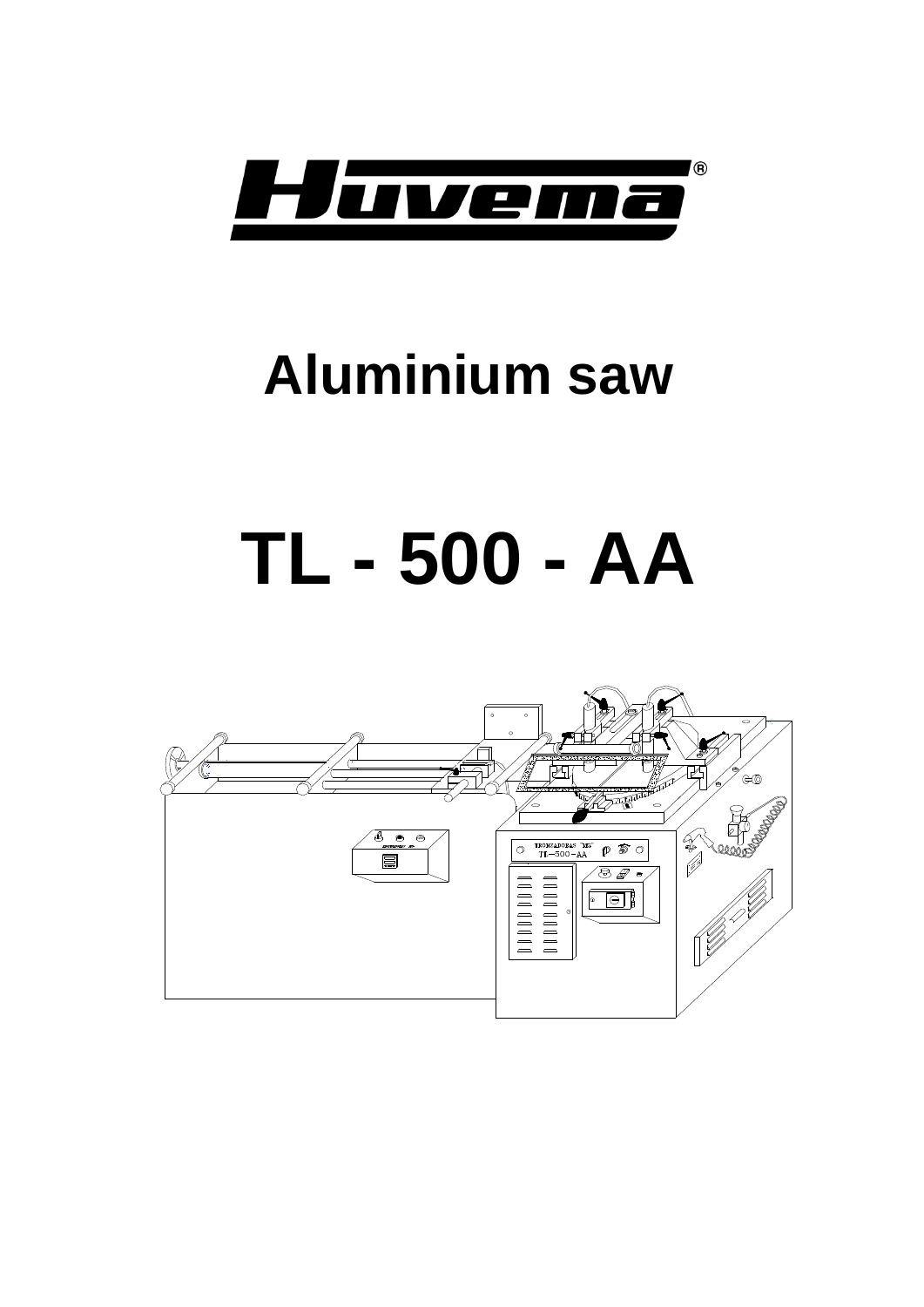## **INSTRUCTION MANUAL**

#### **1.- Introduction.**

#### **2.- General data.**

Brand name and machine type.

Set of standards applicable to the project and machine design.

#### **3.- Technical data.**

#### **4.- Instructions concerning transport, maintenance and storage.**

#### **5- Installation and commissioning instructions.**

- Installation instructions.
- Connection to power supply.
- Instructions regarding saw blade assembly.
- Cooling agent for sawing.
- Hydraulic oil.

#### **6.- Operation Instructions.**

- Proper and improper use.
- Function of the controls.
- Operating mode. Sequence of operation.
- Potential problems. Potential solutions.
- General operating standards and safety inspections.

#### **7.- Recommendations and maintenance.**

- Type and periodic overhaul intervals.
- Recommendations of the manufacturer.

#### **8.- Drawings and diagrams.**

- General diagram.
- Electric diagram.
- Pneumatic diagram.
- Disassembly and nomenclature.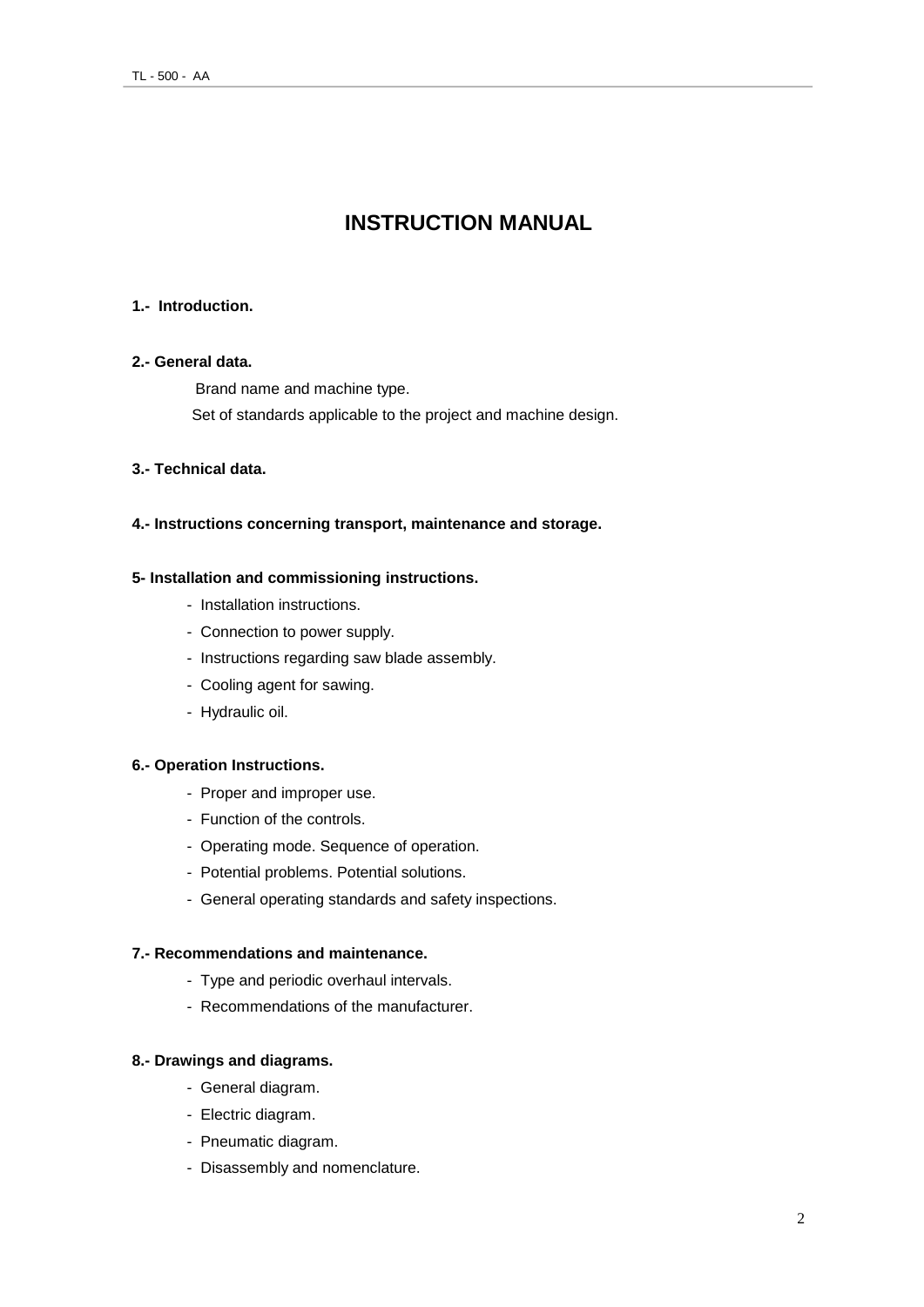#### **1.- INTRODUCTION.**

The current instruction manual has been realised in accordance with the requirements of the set of standards in compliance with the Machines 89/392/EEC guideline and the consecutive modifications.

The instruction manual constitutes an integral part of the machine and should be consulted before, during and after commissioning of the machine as well as every time you consider it necessary, honouring its contents concerning each and all the corresponding parts.

This is the exclusive way to obtain the fundamental objectives, which are laid down in the basis of this manual, such as avoiding accident risks and optimising the performance of the machine as much as possible.

This manual concentrates thoroughly on various aspects regarding safety and prevention of accidents at work while operating the machine, thereby emphasising the information that is of major importance to the user.

ATTENTION: READ THIS MANUAL CAREFULLY BEFORE INSTALLING THE MACHINE.

#### **2.- GENERAL DATA**

**Brand name and machine type.**

Model : ------------------------------------- **TL- 500 - AA** Serial number :---------------------------Year of fabrication :-----------------------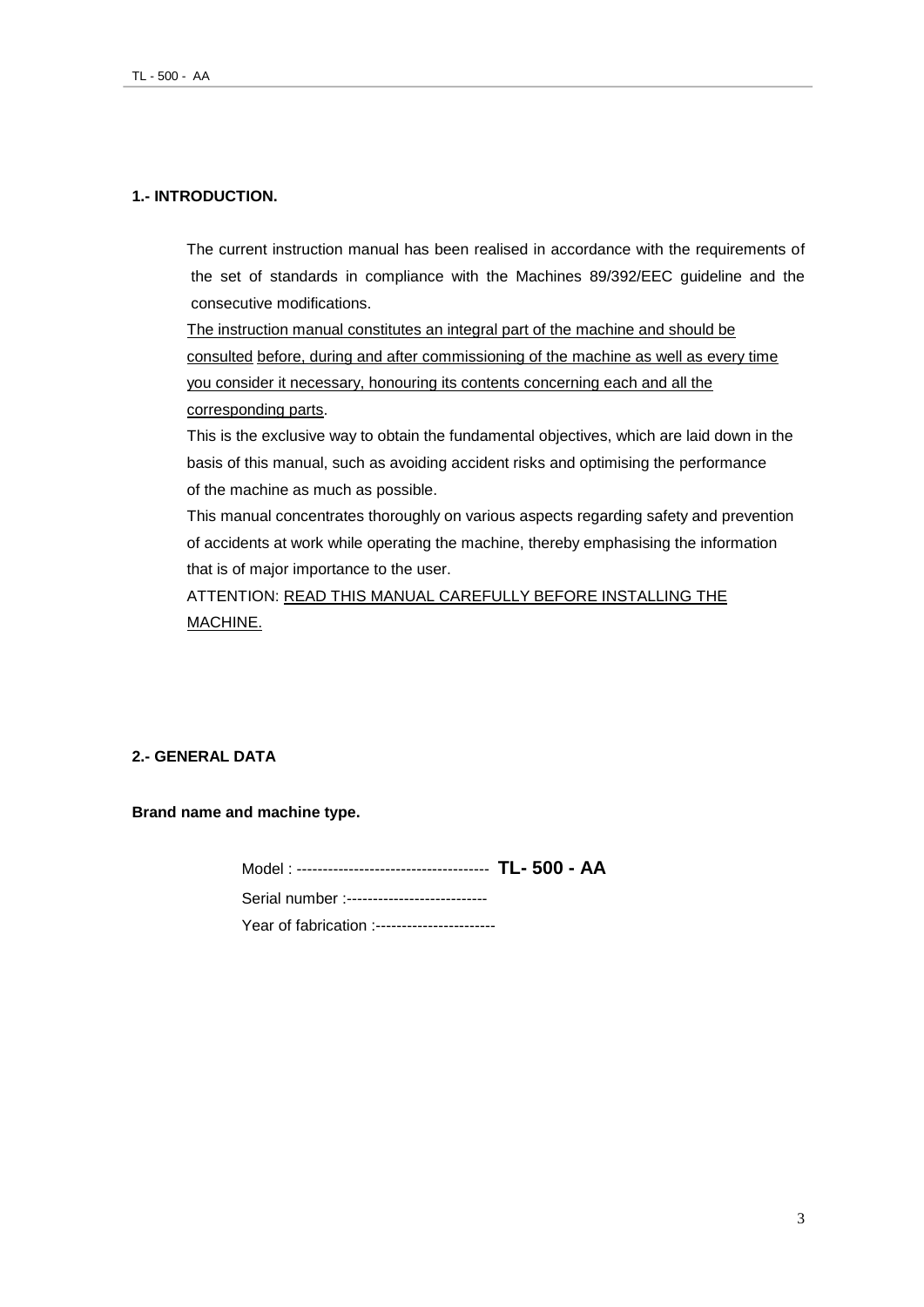#### **3 .- TECHNICAL DATA.**

- Diameter of the saw blade 500 mm.
- Rotation setting of the table at 60º right and left-hand side.
- Pneumatic pressure cylinders.
- Working pressure 6 atm.
- Clamping pieces for rapid security by means of a handle.
- Motor III 220/380V II 220V of 4 **HP.**
- Sawing speed 52 m/sec.
- Built-in lubricating system.
- Maximum sawing height **180 mm.**
- Maximum feeding length 500 mm.
- Dimensions.

| 2200 mm |
|---------|
| 1100 mm |
| 1500 mm |
| 500 Kg. |

#### **4.- INSTRUCTIONS REGARDING TRANSPORT AND STORAGE.**

**-** In order to guarantee a safe movement and transport it is recommended to use a lift truck for internal transportation or a mobile crane.

Store in vertical position.

Do not stack up.

In case the machine is kept in storage for a long period, it should be greased periodically.

Do not store machine outdoors.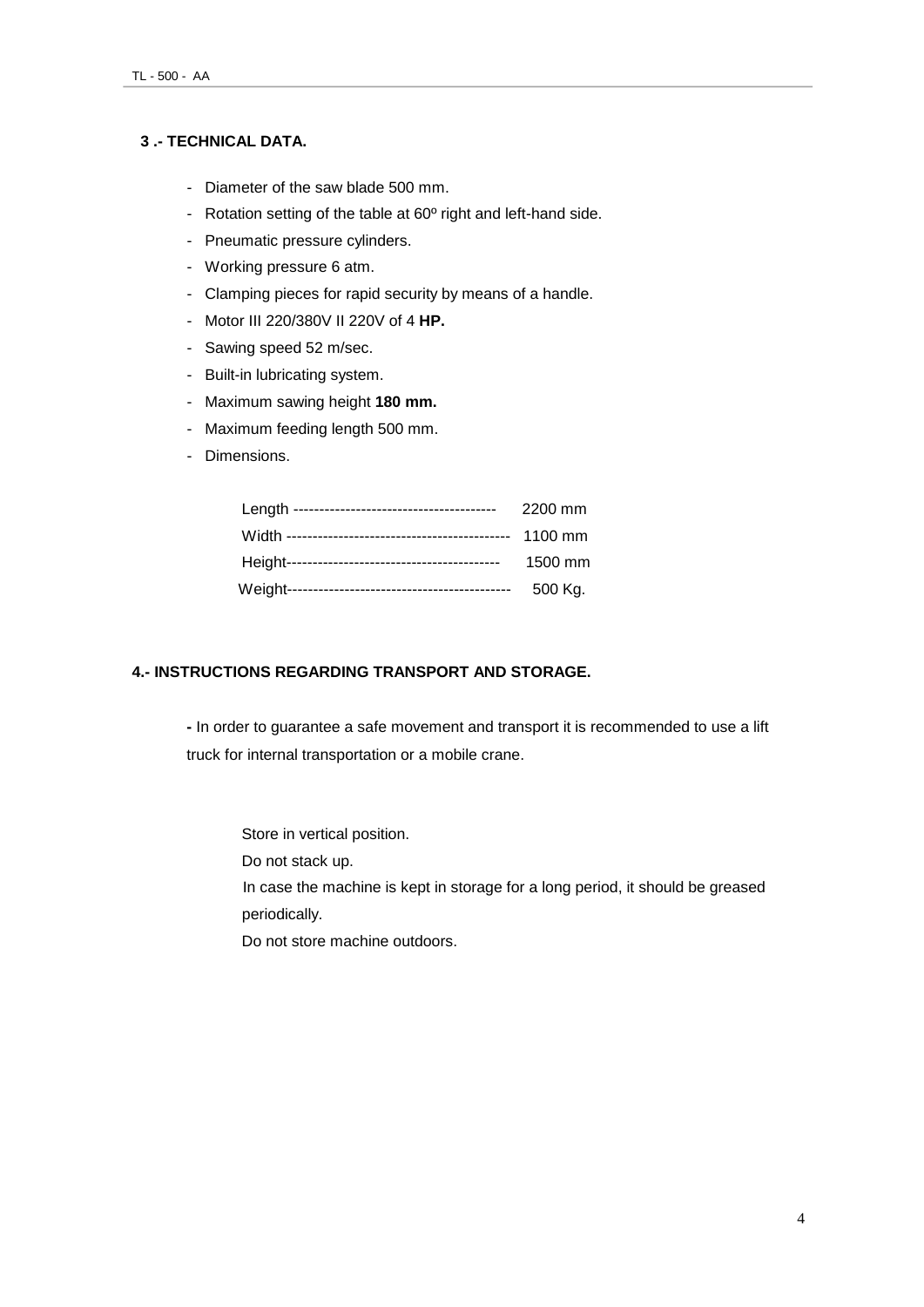#### **5.- INSTRUCTIONS FOR INSTALLATION AND COMMISSIONING.**

#### **- Installation instructions.**

Prior to installation, initially check that no damage was inflicted to the machine during transportation. In the event of any damage, however, it must be brought to the manufacturer's notice immediately.

The machine must be set up on a stable foundation and as much as possible on a horizontally flat surface in order to reduce the vibrations during operation and functions as per the parameters adjusted beforehand.

#### **- Connection to the power supply.**



Determine if the voltage supply corresponds to the designation on the motor plate. Connect the cable to the line by means of a plug adapted to the characteristics, take into consideration the colour codes of each of the cables, pay special attention to the grounding of the cable.

Once the machine has been connected, please check that the direction of rotation of the saw blade corresponds to the direction of the arrow situated on the left-hand side of the machine.

Check that the **air pressure** is appropriate ( **6 atm.** ) for which purpose the pressure gauge of the machine may be used.



#### **- Instructions concerning the saw blade assembly.**

In order to mount the saw blade, the operating switch should be turned off, access the inner part of the machine through the front door, fix it on the shaft of the tipping gear (nº2), place the washer nº18 and centre it by means of a rod, press the nut ( $n^{\circ}$  19) as indicated on the drawing. Make sure that the direction of the teeth of the saw coincide with the direction of rotation of the motor. Bear in mind that the maximum diameter of the saw blade is 500 mm.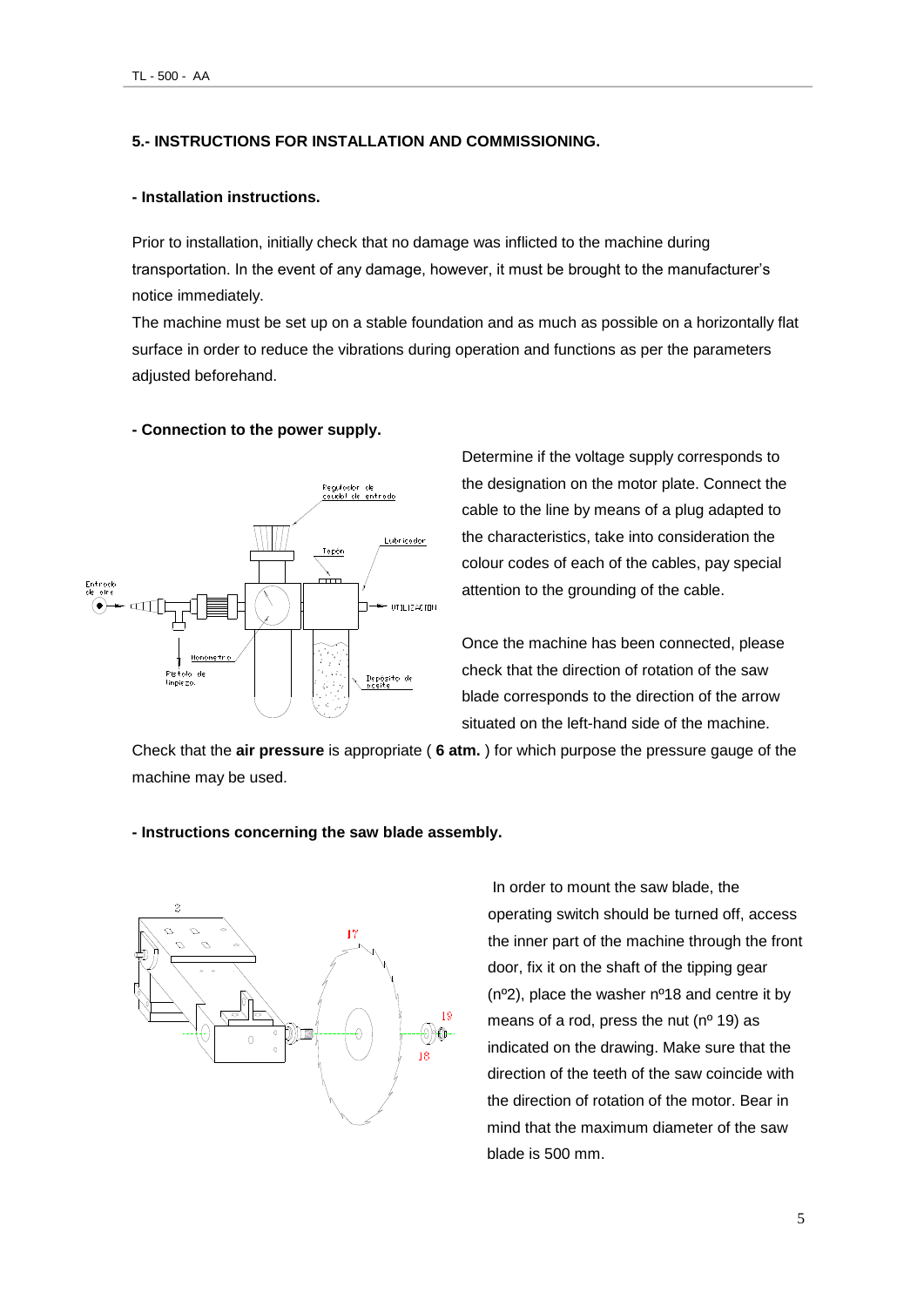#### **- Cooling agent for sawing.**

In order to fill the cooling agent for sawing purposes, you should turn off the operating switch and fill with **PURE CUTTING OIL NOT EMULSIFIABLE IN WATER WITH VISCOSITY OF ISO VG 10-16.**

#### **- Oil atomiser for pneumatic components and filter.**

The pneumatic oil tank should be filled by means of a lateral screw on the tank and fill it with PNEUMATIC OIL OF A VISCOSITY OF ISO VG 16 or similar. Use the same oil for the lubricating device situated in the group of pneumatic components.

#### **6.- OPERATION INSTRUCTIONS.**

#### **- Proper and improper use.**

Manual cross-cut saw for cutting aluminium, brass, copper, bronze, etc.

It is prohibited to saw other materials with this machine; if this is done regardless, it may cause damage to the machine and jeopardise the safety and health of the operator.

We cannot be held liable for damages or accidents associated with improper use of the machine.

**-**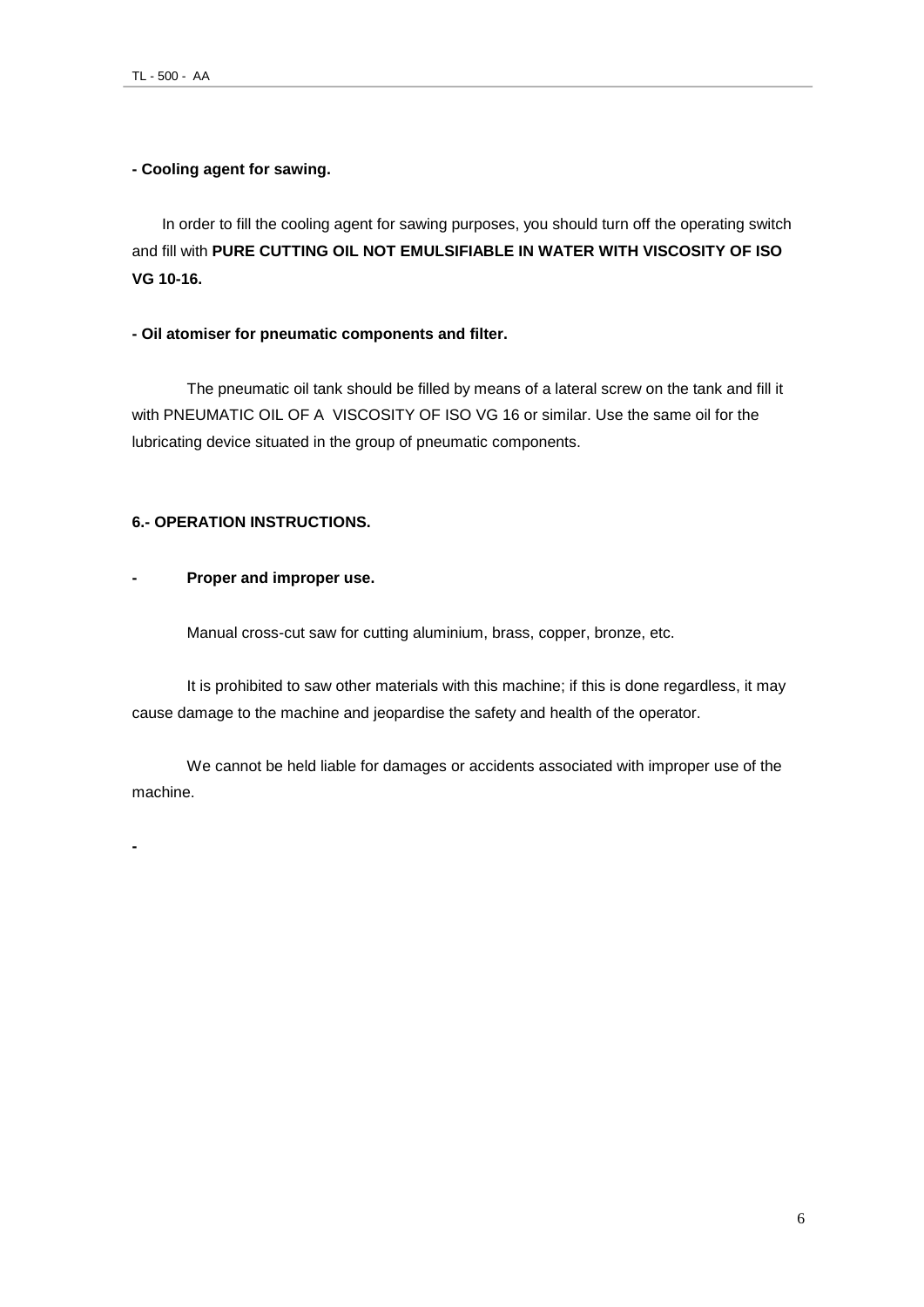#### **Function of the controls.**

#### **FRONT SIDE OF THE MACHINE**



Pilot lamp of the main switch. Green colour.



 Push button switch to start/stop the saw blade. Start, green colour symbol "I" button; stop, red colour "O" button.



Self-blocking emergency stop. Stops the machine completely, keeping the material clamped by the pressing cylinders.



Drive of pressing cylinders. Only MANUALLY.



Two green push buttons to raise the saw blade. Only MANUALLY, and with the pressing cylinders lowered



Speed regulator for raising saw blade.

#### *FEED GUIDE*

Selector switch for mode of operation:



O - MANUALLY

I - AUTOMATIC



Green push button to start the material feed.



Red push button to stop material feed.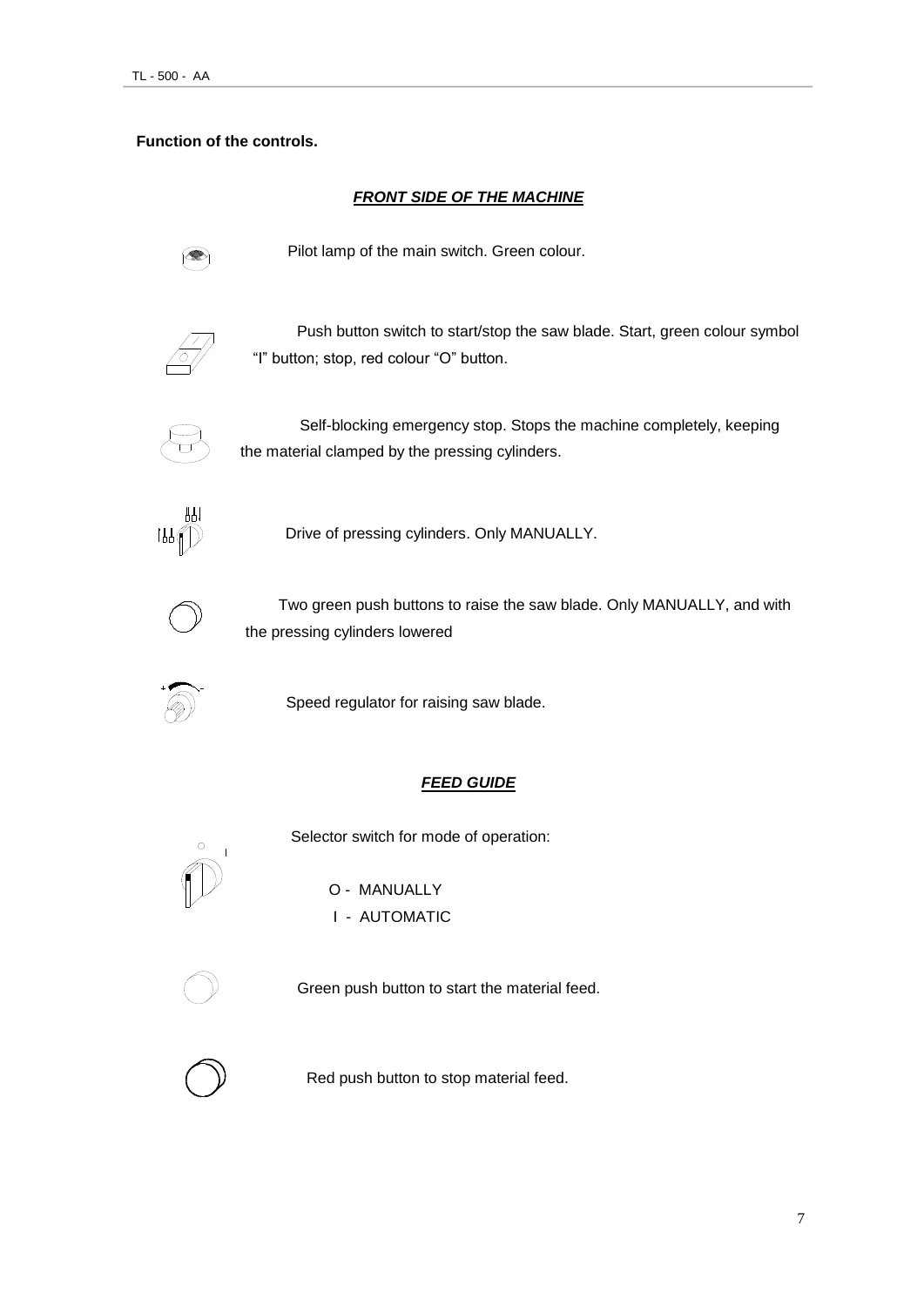Material parts counter with pre-selection.



Reset button to return to the chosen number of cuts.

In order to change the selection it is necessary to keep the

reset button pressed and at the  $\sqrt{1}$  same time press the push button of

the desired digit.

#### **- Operating mode. Sequence of operation.**

 $\lvert \mathsf{R} \rvert$ 

With the switch of the operation modes in MANUAL POSITION, the pressing cylinders and the saw blade may be operated by means of the push buttons at the front side of the machine. It is recommended not to use materials with a too high feeding speed of the saw blade, because this reduces the longevity of the saw blade and the cutting quality enormously. The machine in MANUAL POSITION also counts the number of cuts, although it does not stop the saw blade when reaching the zero digit.

In order to operate the feeder, the following procedures must be complied with:

- 1. Adjust the desired sawing height by means of the limit switch located in the inner part of the machine, always with the operating switch turned off.
- 2. Adjust the feeding length with the guiding wheel of the feeder. The read-out appears on the counter located in the spindle.
- **3.** Adjust the pressing cylinders of the machine and those of the clamping device of the feeder to the material, so that a space of no more than 5 mm is realised. **It is important that the microswitch of the present material (placed in the clamping device of the feeder) is pressed, and that the piece counter does not indicate zero. In contrast, it will not be possible to either have the saw blade turn or to put the feeder in operation.**
- 4. Place the rod on the feeder, so that it passes at a distance of approximately 10 mm from the groove of the saw blade.
- 5. Assemble the operating switch.
- 6. Start operating the saw blade.
- 7. Choose the operating procedure, AUTOMATIC.
- 8. Start the operating cycle by pressing the start button of the feeder.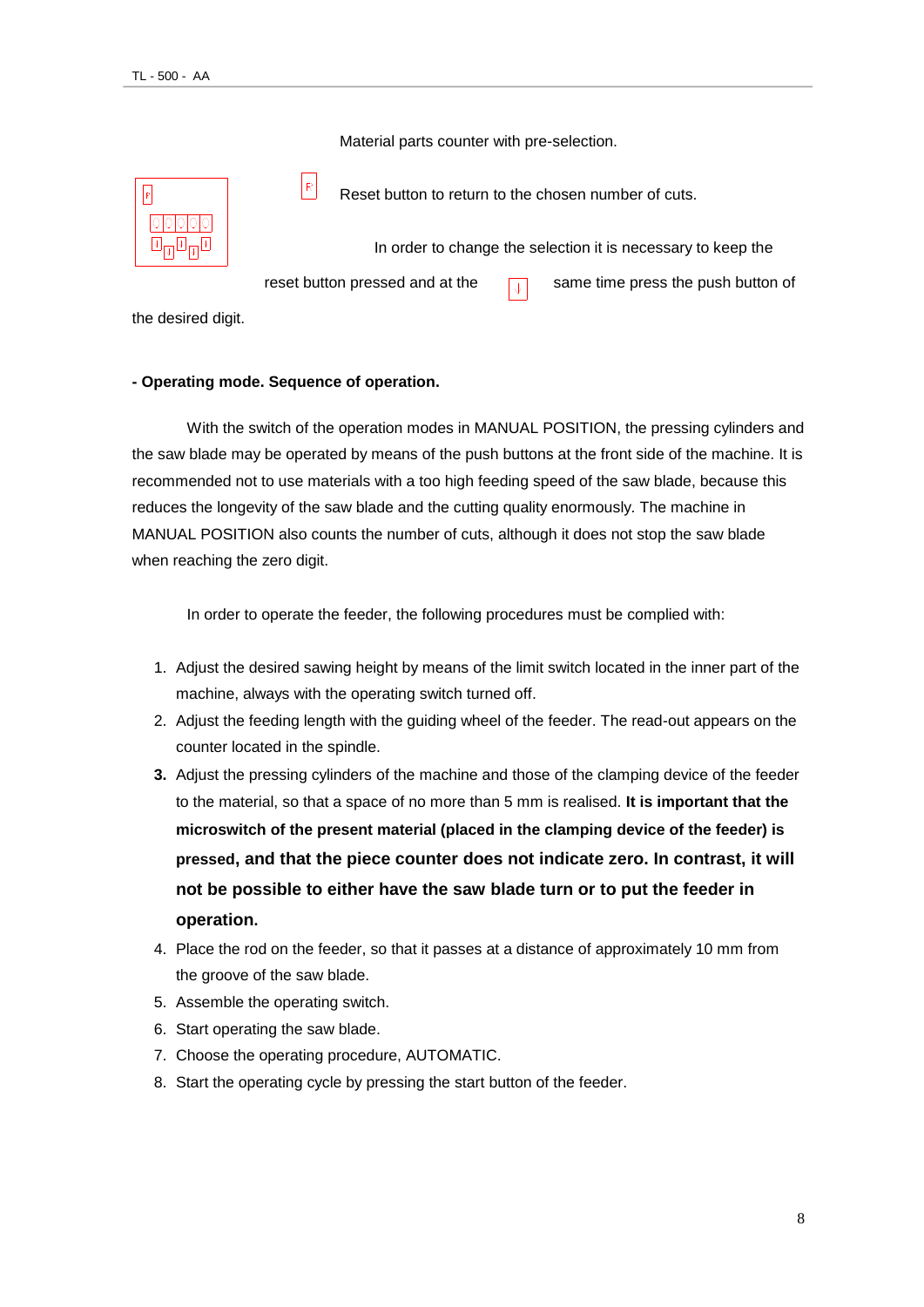The machine will stop automatically when the material is finished when pressing the stop button, the emergency stop, the piece counter reaching the number zero, changing to MANUAL PROCEDURE, or raising the protection hood.

 $\Box$  When working with the feeder it is very important to regulate the operating speed in order to avoid shocks at the end of the operating procedure, and that no sliding of the material will occur, due to brusque movements. For this it is necessary to get access to the electric valves through the backdoor of the feeder, and adjust the connecting pieces of the electric valve nº4 . By setting the nearest connecting piece at the electric connector, the advancing speed of the material is reduced, and by setting the other one, the reversing speed is reduced.

#### **While the feeder is in operation, always keep the protection hood lowered**

| <b>PROBLEM</b>                           | <b>POTENTIAL SOLUTION</b>                                                                                                                                                                                          |  |  |  |  |
|------------------------------------------|--------------------------------------------------------------------------------------------------------------------------------------------------------------------------------------------------------------------|--|--|--|--|
| The machine does not<br>function at all. | Check that there is tension at the inlet and outlet of<br>the operating switch                                                                                                                                     |  |  |  |  |
|                                          | Check the fuse of the electrical circuit 2A                                                                                                                                                                        |  |  |  |  |
|                                          | Check the condition of transformer and automation<br>switch and feeding 24Vdc                                                                                                                                      |  |  |  |  |
| The feeder does not<br>operate properly. | Check the condition of all the end switches, and<br>position of said switches<br>Status of the electric valves<br>Status of the feeder encasing and tension on the line<br>of said feeder encasing (24 V dc)       |  |  |  |  |
|                                          | Pressure on the regulator (6 ato) air leaks                                                                                                                                                                        |  |  |  |  |
| The disc does not rise<br>properly.      | Oil level in the hydraulic-pneumatic converter<br>Pressure on the filter - regulator<br>Advancement too high<br>Rising push buttons                                                                                |  |  |  |  |
| The feeder operates<br>occasionally.     | Pressure on the filter - regulator<br>Feeder levelling. It has two intermediate supports for<br>its adjustment<br>Status of the advancing cylinder. Release it from the<br>cart and check if it operates smoothly. |  |  |  |  |

#### **- Potential problems. Potential solutions.**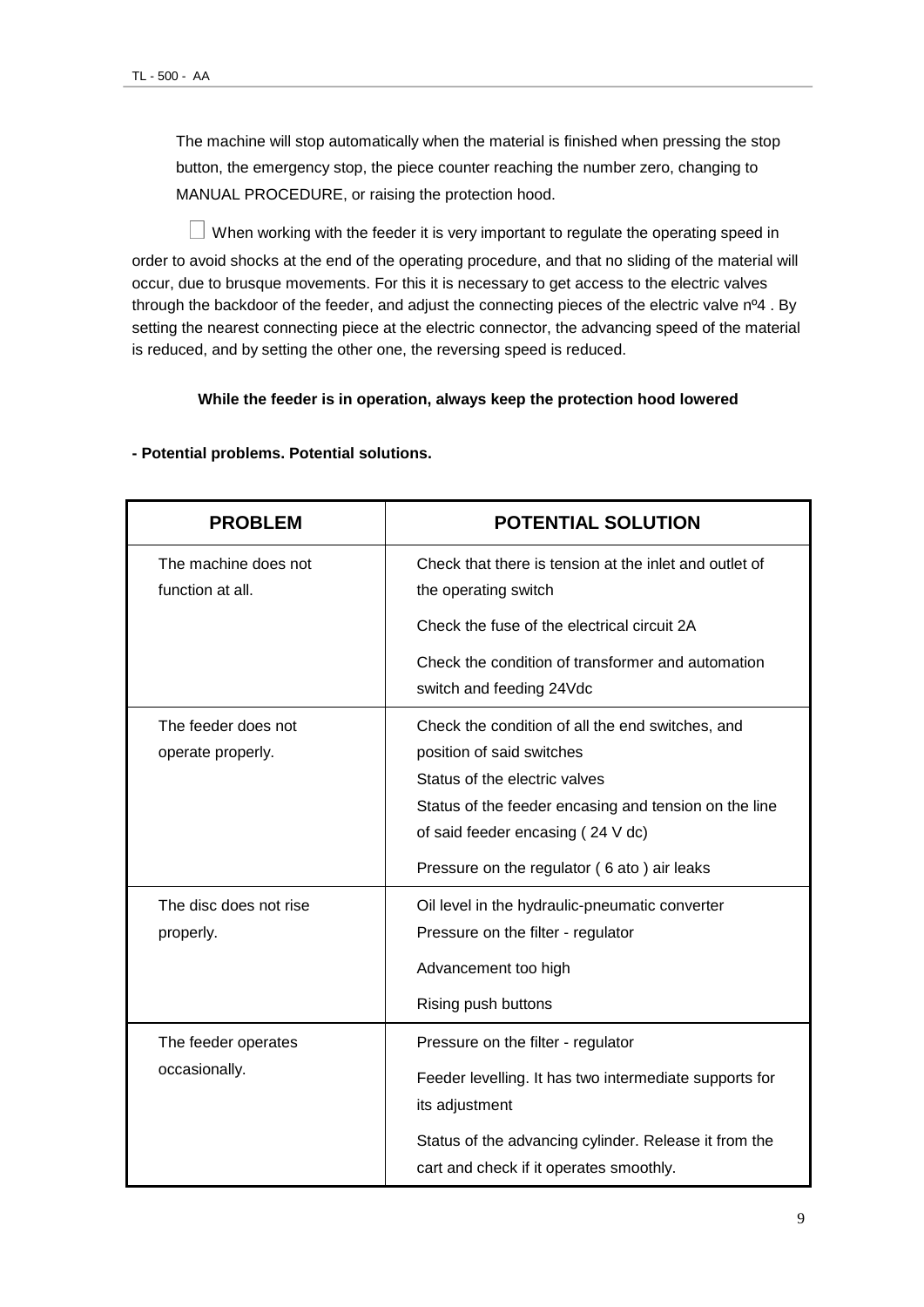#### **- General operating standards and safety checks.**

- Prior to using the machine, check that all the safety devices function properly and check that the movable parts of the machine are free to move, that there are no damaged parts and that all the parts of the machine are properly secured enabling the machine to function perfectly.
- Do not leave the keys of the doors in the machine.
- The use of gloves and protective goggles is recommended.
- Use appropriate working clothes, which is fully buttoned.
- **Before starting operation, the operator must make sure that he has removed the tools or** keys used for maintenance or adjustment.
- In case of fire, the power supply should be switched off immediately and a dry chemical fire extinguisher should be used.

## *NOTE : OPENING OR LEAVING THE PROTECTION HOOD OPEN WHILE OPERATING THE MACHINE IS STRICTLY PROHIBITED AS WELL AS DEACTIVATING THE SAFETY SYSTEMS.*

#### **7.- RECOMMENDATIONS AND MAINTENANCE.**

#### **- Type and periodical overhaul.**

**-** A thorough acquaintance with the machine by the operator ensures the best possible inspection of the machine. If any problem or defect is discovered, the work should be stopped and the problem must be brought to the immediate attention of and solved by qualified personnel.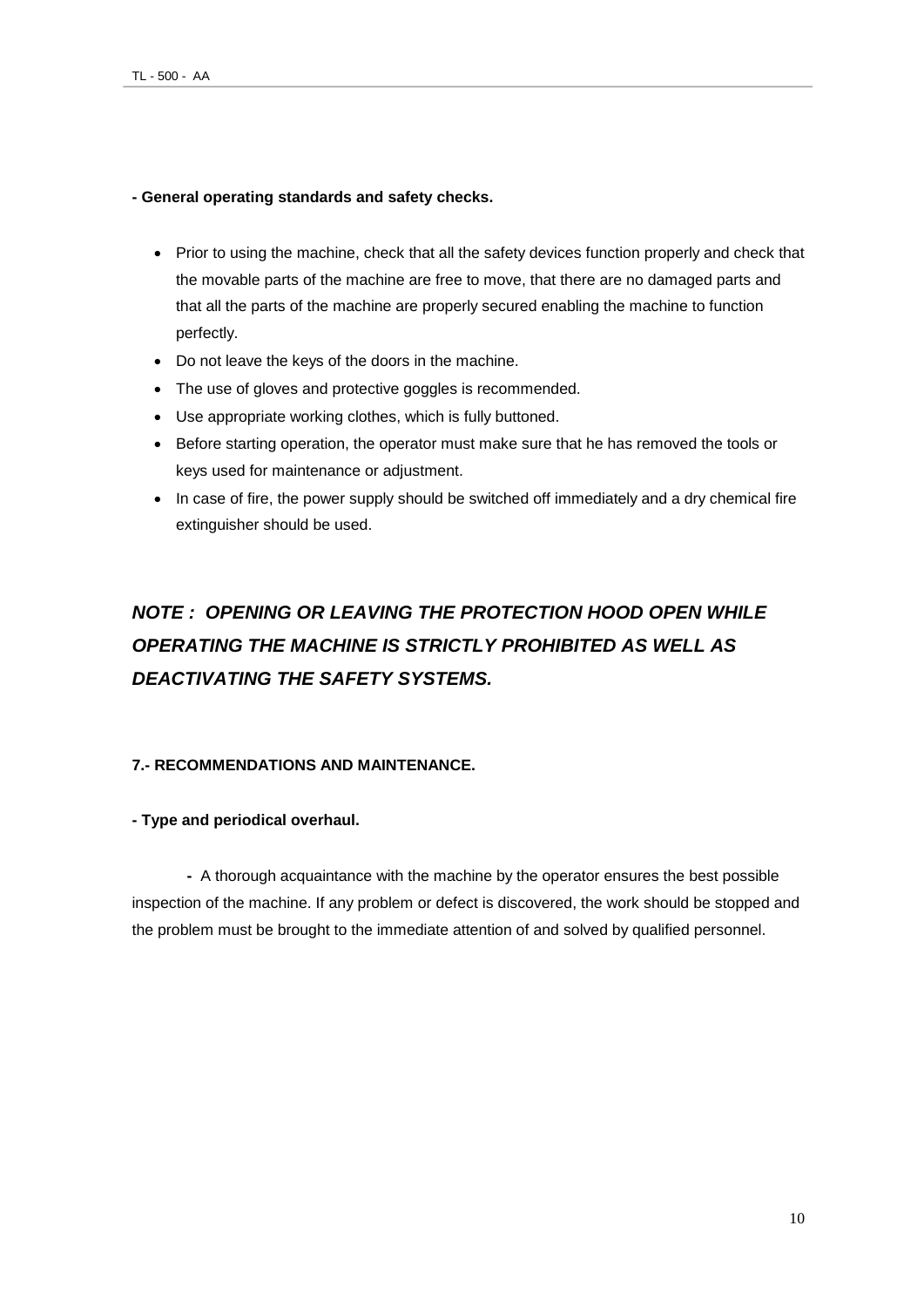#### *LUBRICATION CHART*

| <b>LUBRICATION POINTS</b>            | <b>TYPE OF GREASE/ OIL</b> | <b>INTERVAL</b> |  |
|--------------------------------------|----------------------------|-----------------|--|
| Slide guides                         | OIL SAE 30                 | <b>WEEKLY</b>   |  |
| Rotary disc $n^{\circ}$ 16 Fig (8.4) | OIL SAE 30                 | WEEKLY          |  |
| Bearings nº 14 Fig (8.5)             | <b>BEARINGS GREASE</b>     | YEARLY          |  |
| l Feeder rods movement               | OIL SAE 30                 | WEEKLY          |  |

#### **- Recommendations of the manufacturer.**

- $\Rightarrow$  Clean the machine periodically, and especially the feeder. It is the only way to ensure a proper operation of the machine .
- $\Rightarrow$  Before carrying out any intervention on the electric equipment, disconnect the feeding plug.
- $\Rightarrow$  When using extension cords, make sure that the used cable is from the appropriate section (  $4 \times 1'5$  ).
- $\Rightarrow$  Whenever you need to change any parts, use original ones and try to use the oil recommended by the manufacturer.

## *In the event of questions or any doubts, do not hesitate to consult the manufacturer*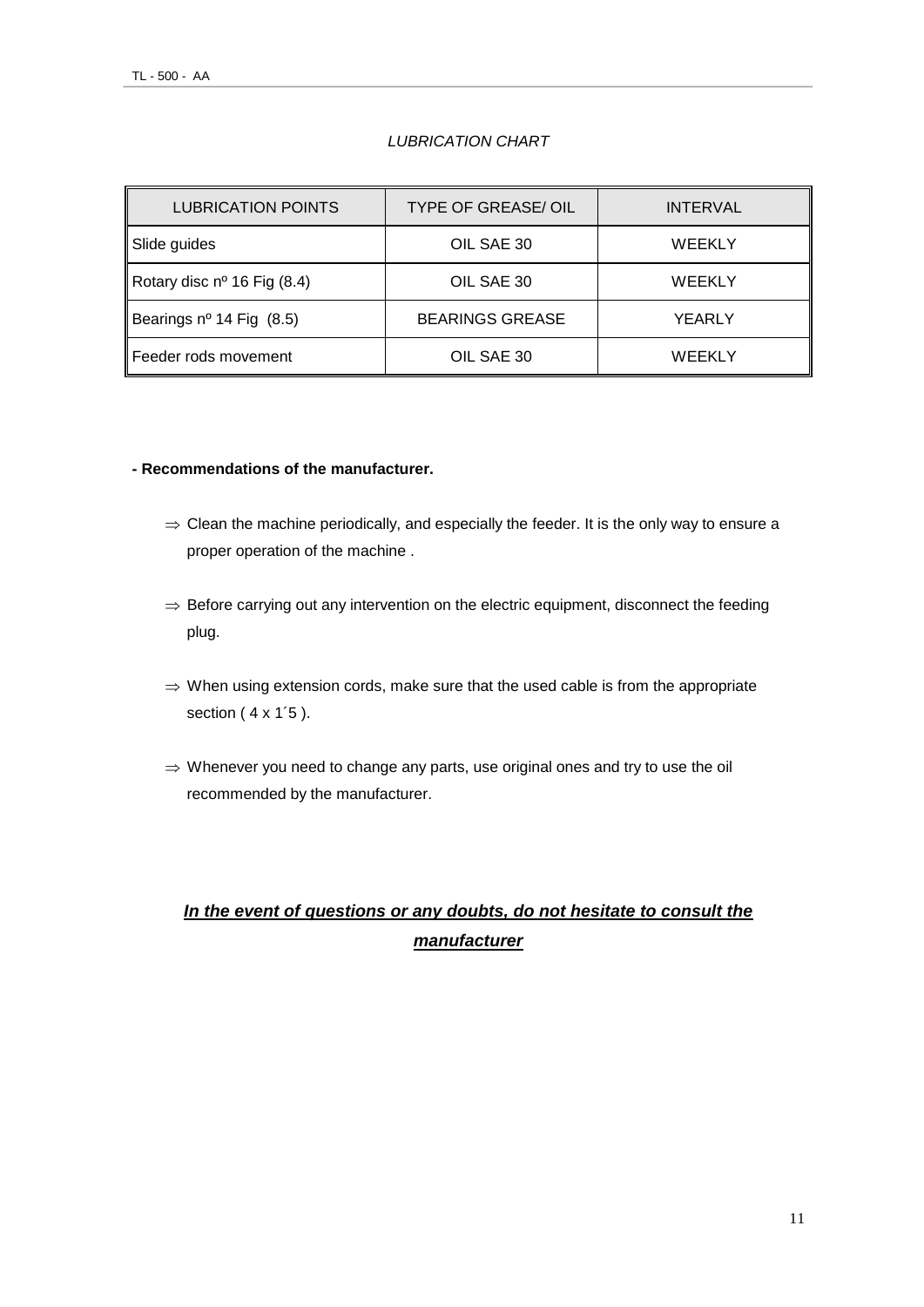

TL - 500 - AA

#### **8.0 PNEUMATIC DIAGRAM**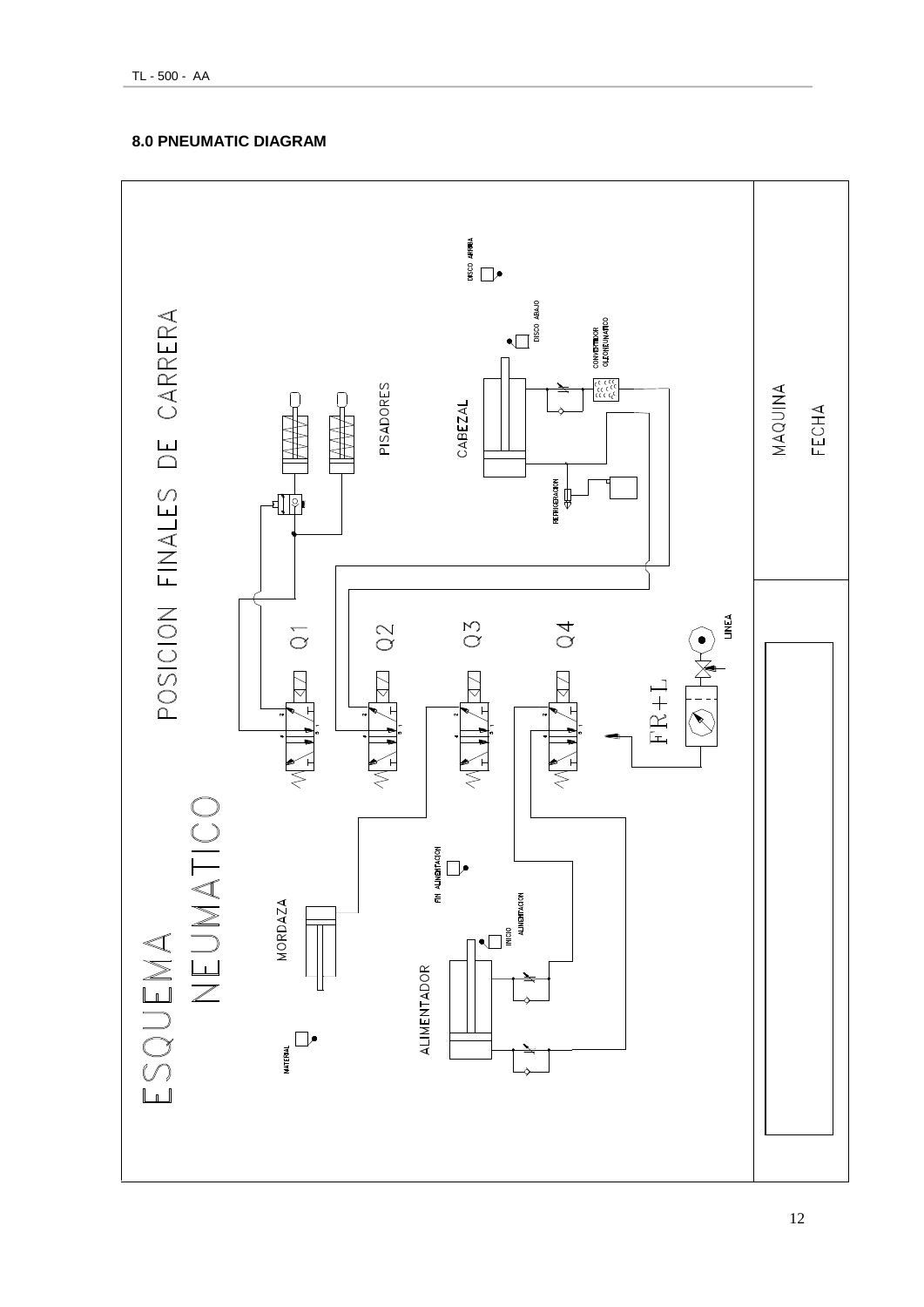## **8.1 – Electrical diagram.**

### **THREE-PHASE**



| <b>N°</b> | <b>DESCRIPTION</b>             | <b>CODE</b> | N <sub>0</sub> | <b>DESCRIPTION</b>            | <b>CODE</b> |
|-----------|--------------------------------|-------------|----------------|-------------------------------|-------------|
|           | MOTOR SAFETY SWITCH 16A        | E0000005    | 6              | <b>HOOD LIMIT SWITCH</b>      | E0000025    |
|           | TRANSFORMER 40 VA 24V          | E0000014    | 7              | <b>EMERGENCY STOP</b>         | E0000010    |
| 3         | RELAY SWITCH 24 V 50/60 HZ     | E0000034    | 8              | STOP-START PUSH BUTTON        | E0000011    |
| 4         | TRI-PHASE MOTOR 4 HP 220V/380V | 20500022    | 9              | <b>GREEN PILOT LAMP 380 V</b> | E0000017    |
| 5         | <b>FUSE 2A</b>                 | E0000024    |                |                               |             |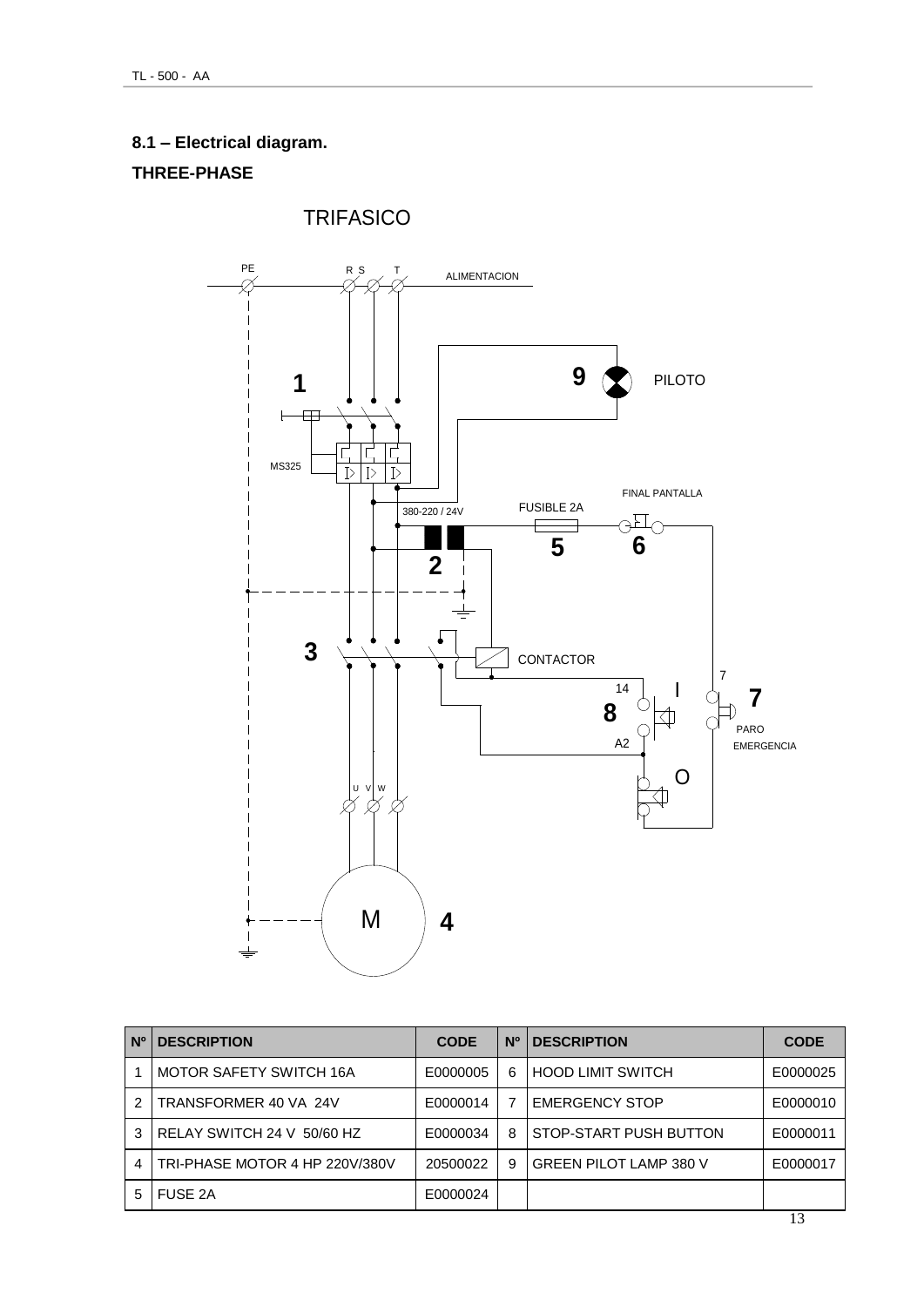#### **8.2 ELECTRIC DIAGRAM**

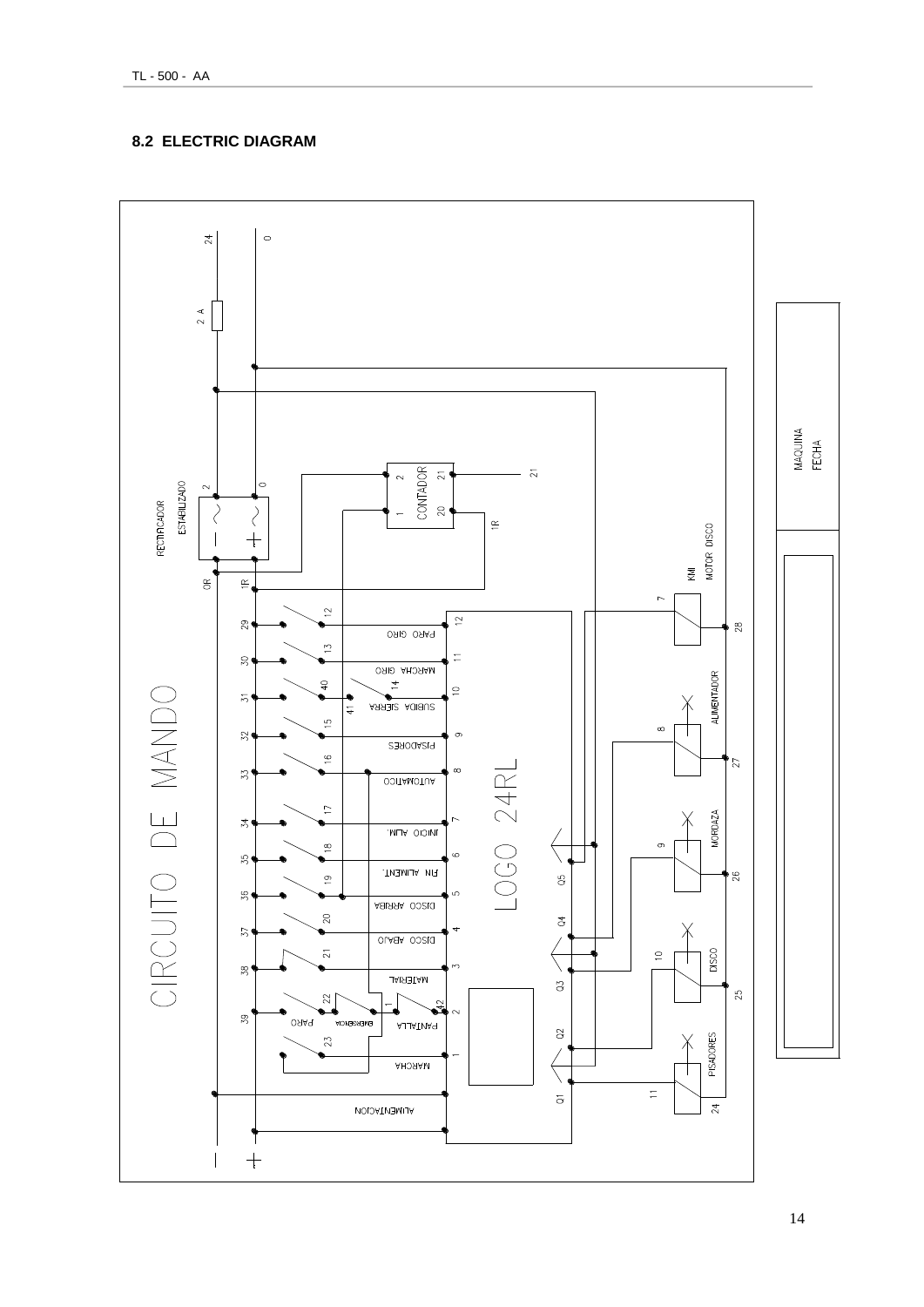

#### **8.3 – DISASSEMBLING CLAMPING DEVICES.**

| N <sup>o</sup> | <b>DESCRIPTION</b>                              | <b>CODE</b> | N <sup>o</sup> | <b>DESCRIPTION</b>           | <b>CODE</b> | N <sup>o</sup> | <b>DESCRIPTION</b>    | <b>CODE</b> |
|----------------|-------------------------------------------------|-------------|----------------|------------------------------|-------------|----------------|-----------------------|-------------|
|                | PROTECTION HOOD                                 | 20500412    | 16             | <b>CAST-IRON DISC</b>        |             | 31             | <b>COLUMN</b>         |             |
| 2              | <b>METACRYLATE SCREW</b>                        | 20500362    | 17             | <b>CAST-IRON PANEL</b>       |             | 32             | <b>DAMPER</b>         | 20600191    |
| 3              | SCREW M-4x10 DIN 912                            |             | 18             | <b>ZERO POSITION</b>         |             | 33             | SUPPORT LIMIT SWITCH  |             |
| 4              | HANDLE 12 x 70                                  | B0000008x   | 19             | STEERING WHEEL Ø100          | 20400202    | 34             | SCREW M-8x15 DIN 912  |             |
| 5              | <b>RING</b>                                     |             | 20             | <b>SUPPORT DISC BRAKE</b>    |             | 35             | SCREW M-10x40 DIN 912 |             |
| 6              | ALUMINUNIUM BAR Ø45                             | 20500052    | 21             | <b>NYLON PLUG</b>            |             | 36             | <b>RING Ø10</b>       |             |
|                | HANDLE M10x70                                   | B0000006x   | 22             | <b>MARKING STRIP</b>         |             | 37             | <b>NUT M-10</b>       |             |
| 8              | PRESS CYLIND. $\varnothing$ <sub>EXT</sub> = 45 | 20500202    | 23             | <b>MARKING BELT</b>          |             | 38             | SCREW M-8x30 DIN 912  |             |
| 9              | <b>NYLON BUSHING</b>                            | 20500172    | 24             | SCREW M10x60 DIN912          |             | 39             | RING Ø8               |             |
| 10             | HANDLE M10x40                                   | B0000006x   | 25             | SAFETY VALVE                 | N0000015    | 40             | NUT M-8               |             |
| 11             | SCREWS M8x20 DIN912                             |             | 26             | <b>BLOCKAGE</b>              |             | 41             | SCREW M-8x50 DIN 912  |             |
| 12             | ALUMINIUM PLATE                                 | 20500102    | 27             | SCREW M8x20 DIN7991          |             | 42             | SEPARATOR Ø20-10-28   |             |
| 13             | <b>FOUNDATION GUIDE</b>                         | 20500192    | 28             | GRIP M8                      | B0000014    | 43             | GRIP M-6              | B0000017    |
| 14             | <b>GUIDING DEVICE</b>                           | 20400402    |                |                              |             |                |                       |             |
| 15             | <b>BLOCKAGE SET-LINE</b>                        | 20400392    | 30             | <b>SCREW M.6x20 DIN 7984</b> |             |                |                       |             |
|                | 15                                              |             |                |                              |             |                |                       |             |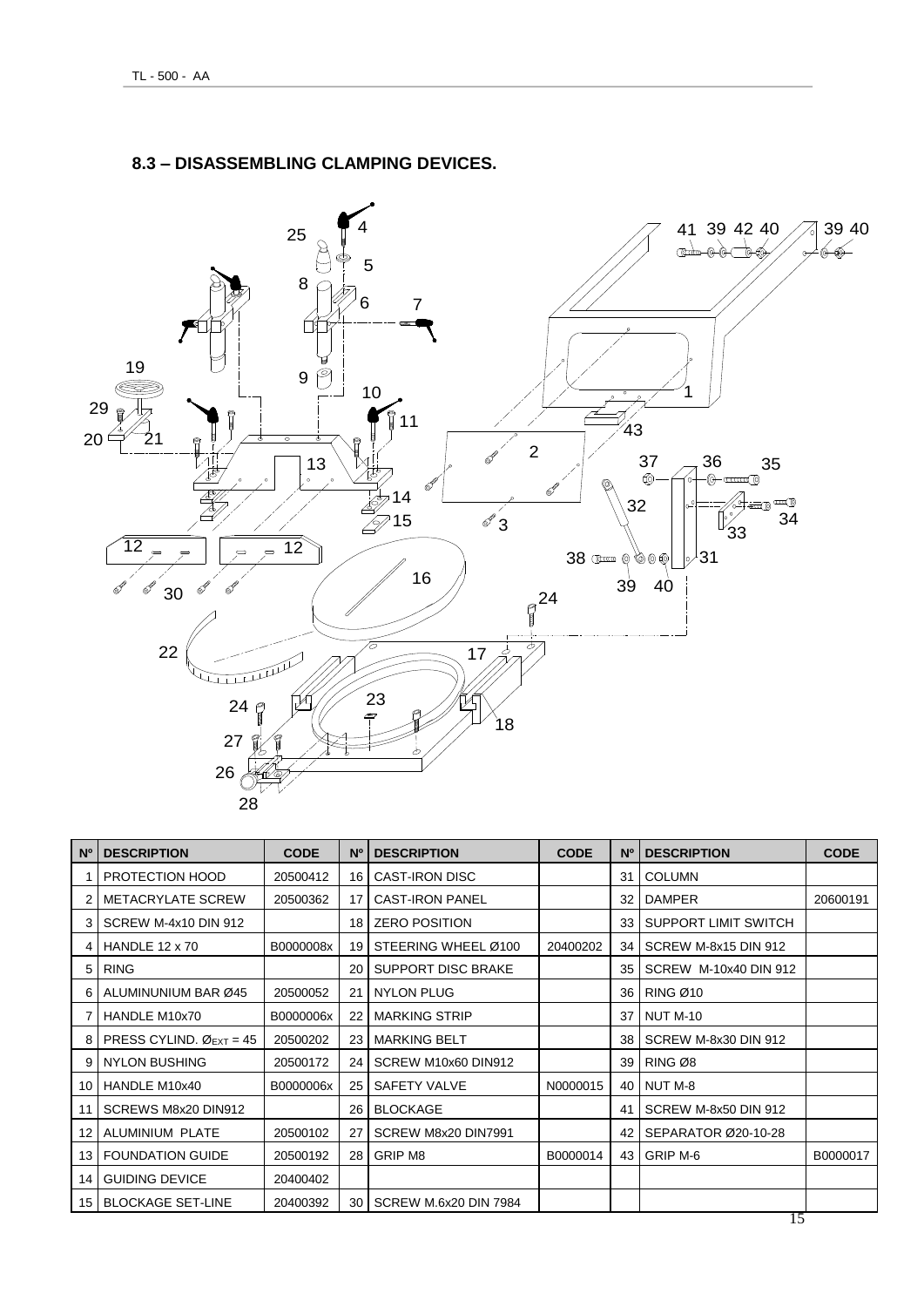

## **8.4 – Disassembling the tilting mechanism ( 1 ).**

| N <sup>o</sup> | <b>DESCRIPTION</b>        | <b>CODE</b> | $N^{\circ}$       | <b>DESCRIPTION</b>            | <b>CODE</b> | <b>N°</b> | <b>DESCRIPTION</b>       | <b>CODE</b> |
|----------------|---------------------------|-------------|-------------------|-------------------------------|-------------|-----------|--------------------------|-------------|
| -1             | MOTOR 4 CV III I          | 20500022    | $12 \overline{ }$ | SEPARATOR Ø 60                |             | 23        | BELT POLY V 965 J12      | 2050001     |
| 2              | <b>TILTING DEVICE</b>     |             | 13                | SEPARATOR Ø 36                |             | 24        | SCREWS M12x50 DIN912     |             |
| 3              | TILTING SUPPORT           |             | 14                | BEARING 4206                  | 2050016     | 25        | LUBRICATION NIPPPLE 1/8" |             |
| 4              | SCREW 10x50 DIN931        |             | 15                | <b>MOTOR PIN</b>              |             | 26        | SCREW M8x12 DIN 912      |             |
| 5              | <b>BOLT 30x139</b>        | 20500062    | 16                | SHAFT Ø 30                    | 2050009     | 27        | TAP BOLT M8x15 DIN 913   |             |
| 6              | <b>BELT TENSIONER</b>     |             | 17                | SAW BLADE A $\varnothing$ 500 |             | 28        | SCREW M6x10 DIN 912      |             |
| $\overline{7}$ | <b>SCREW TENSIONER</b>    |             | 18                | SAW BLADE RING                | 2050003     | 29        | SCREW M8x25 DIN 933      |             |
| 8              | SCREW M8x30 DIN 912       |             | 19                | <b>SAW BLADE NUT</b>          | 2040023     | 30        | SCREW M12x25 DIN912      |             |
| 9              | <b>SAW BLADE</b>          | 20500152    | 20                | SHAFT PULLEY                  | 2050013     | 31        | BOLT RING Ø12            |             |
| 10             | ATOMIZER VENTURI          | N0000036    | 21                | <b>PIN 8x7x40</b>             |             | 32        | RING Ø8                  |             |
| 11             | <b>FASTENING CYLINDER</b> |             | 22                | <b>MOTOR PULLEY</b>           | 2050014     | 33        | <b>INDICATOR VENTURI</b> |             |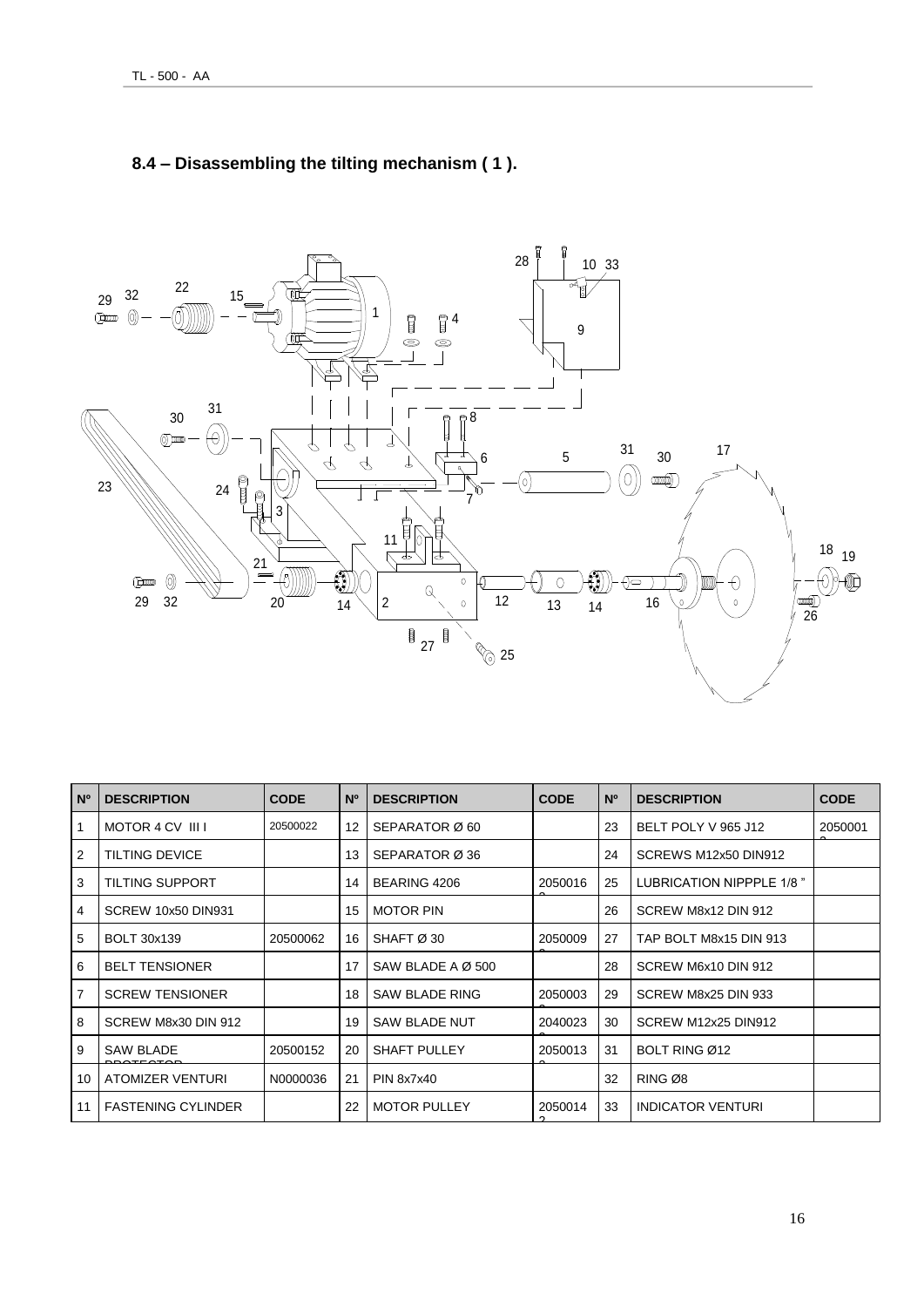## **8.4 – Disassembling the tilting device ( 2 ).**



| N <sub>0</sub> | <b>DESCRIPTION</b>         | <b>CODE</b> | N <sup>o</sup> | <b>DESCRIPTION</b>                              | <b>CODE</b> |
|----------------|----------------------------|-------------|----------------|-------------------------------------------------|-------------|
|                | <b>COLUMN</b>              |             | 9              | <b>HANDLE SUPPORT</b>                           |             |
| $\mathfrak{p}$ | CYLINDER 50x225            | N0000026    | 10             | <b>TILTLING DEVICE</b>                          |             |
| 3              | CYLINDRICAL FORK ISO 50/63 |             | 11             | <b>ELBOW MALE SCREW</b><br>TUDEAD               |             |
| 4              | <b>IFEMAL HINGE ISO 50</b> |             | 12             | <b>ELBOW SIMPLE MALE</b><br><b>CODEM TUDEAN</b> |             |
| 5 <sup>1</sup> | <b>FASTENING CYLINDER</b>  |             | 13             | <b>CAST-IRON DISC</b>                           |             |
| 6              | <b>RISING BUFFER</b>       |             | 14             | <b>BELT V 965 J12</b>                           | 20500012    |
| 7              | SCREW M8x15 DIN912         |             | 15             | <b>SHAFT PULLEY</b>                             | 20500132    |
| 8              | HANDLE M8x20               | B0000014x20 |                |                                                 |             |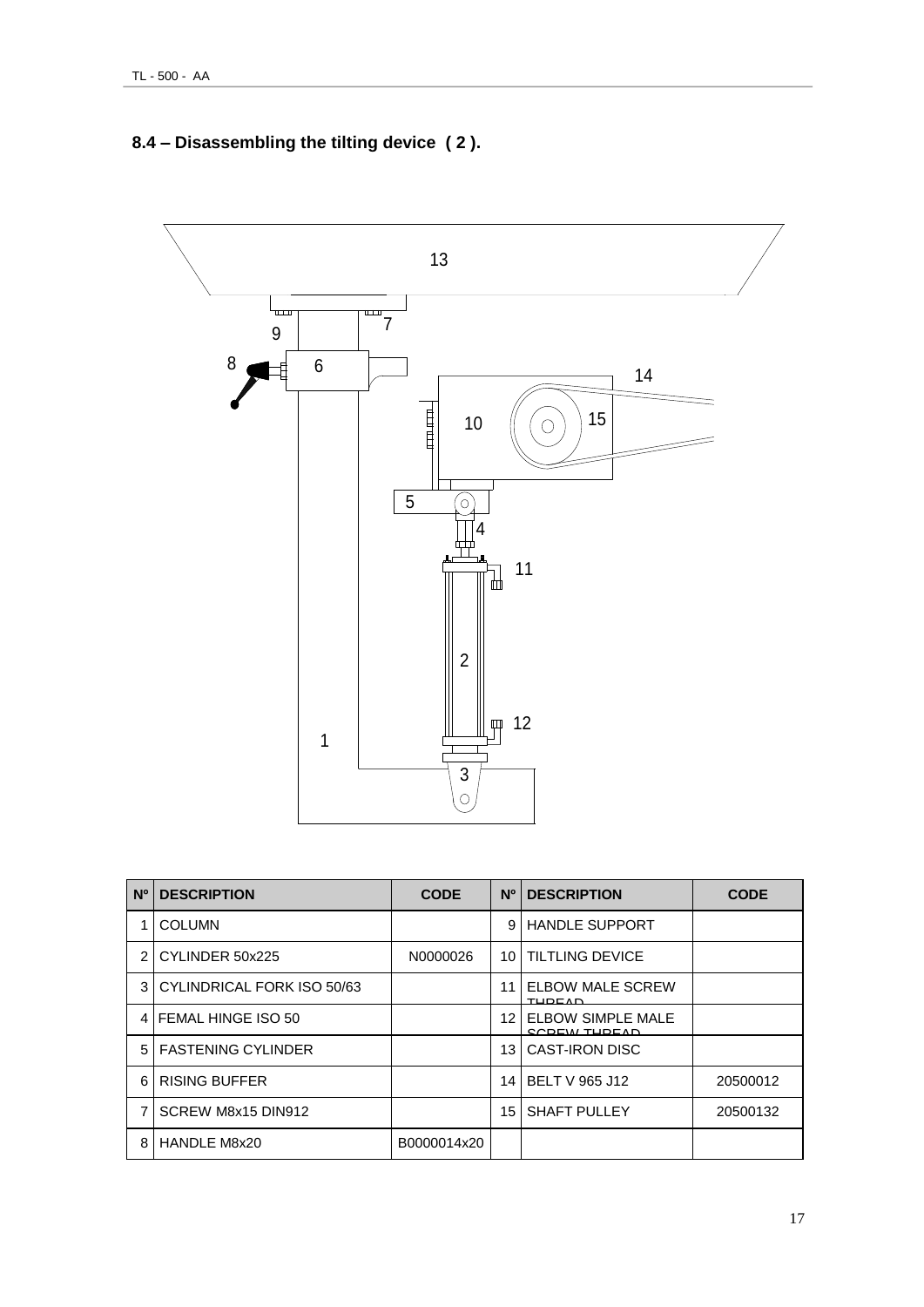#### *Page 5 - Translation of Spanish terms into English*

#### *Figure of connection to the power supply*

Regulador de caudal de entrada – Water flow entry control Lubricador – Grease nipple Tapon - Plug Entrada de aire – Air intake UTILIZACION – USE Manometro – Pressure gauge Pistola de limpieza – Blow pistol Deposito de aceite – Oil tank

#### *Page 12 – Translation of Spanish terms into English*

#### *Circuito neumatico – pneumatic diagram*

ESQUEMA NEUMATICO - PNEUMATIC DIAGRAM POSICION FINALES DE CARRERA – POSITION OF LIMIT SWITCHES material – material MORDAZA – CLAMPING DEVICE PISADORES – PRESSING DEVICE ALIMENTADOR – FEEDER fin alimentacion – end feeding inicio alimentacion – feeding start CABEZAL – HEAD disco arriba – saw blade up disco abajo – saw blade down refrigeracion – cooling agent convertidor oleoneumatico – hydraulic-pneumatic converter linea – line MAQUINA – MACHINE FECHA – DATE